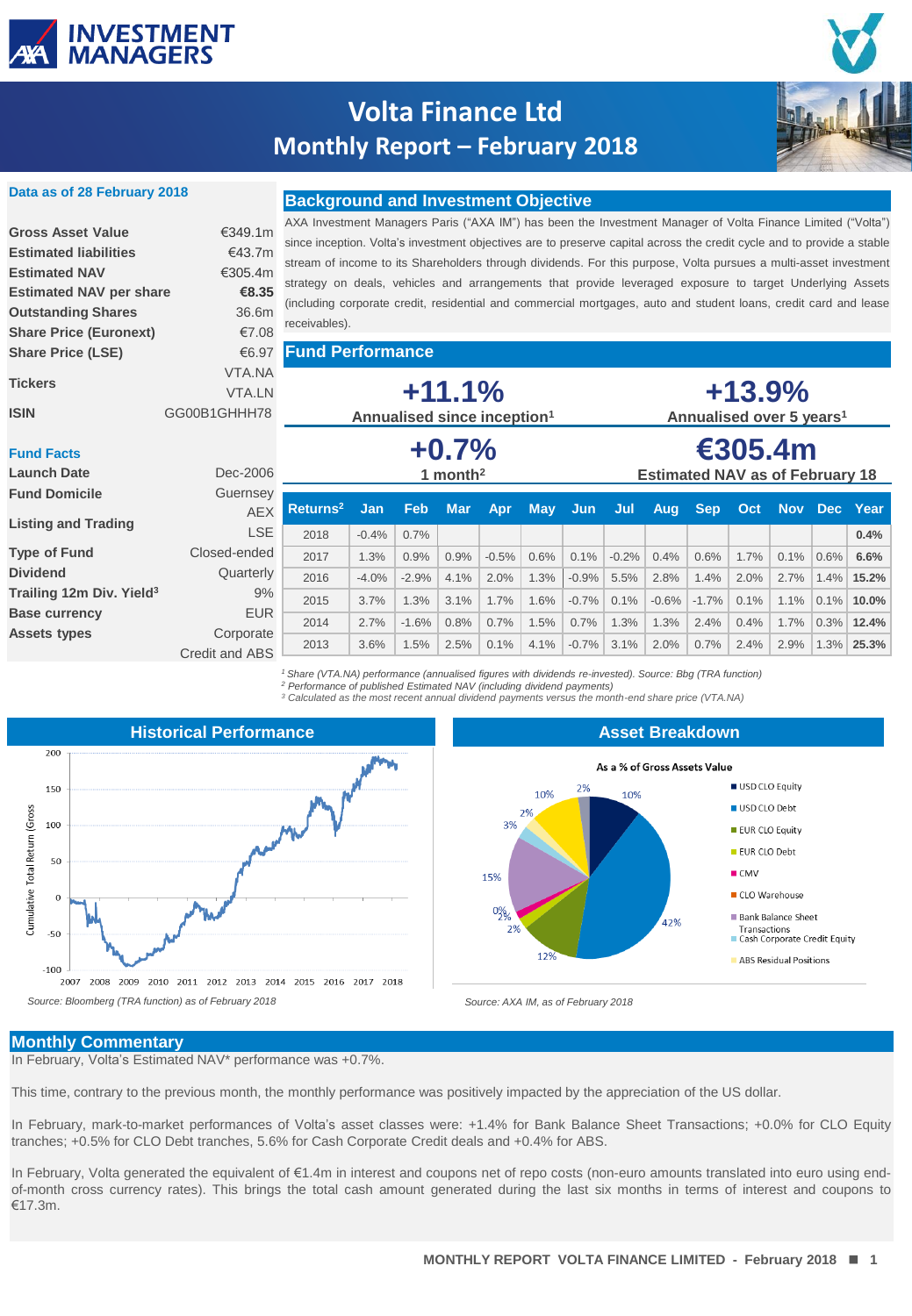



# **Volta Finance Ltd Monthly Report – February 2018**

In February, Volta made three investments (two BB tranches of USD CLO and a first contribution to a USD CLO warehouse) for the equivalent of €12.9m. Under market standard assumptions, on average, these assets are expected to yield near 10.6%. Another USD CLO warehouse is expected to be opened in March.

These two warehouses, both in USD, are good examples of our ability to continue to invest in USD CLO tranches despite the potential release of the US risk retention rule. For now, we have been able to convince the CLO managers we want to work with to continue issuing USD CLO complying with the European risk retention requirements.

These investments in USD CLO warehouses are in line with our global view that we have reached the right point in the cycle to increase our exposure to CLO Equity tranches in order to benefit from long term relatively tight cost of debt. Of course we expect to rotate all or part of the capital committed to the warehouses in the CLO equity tranches that will be issued afterwards.

At the end of February 2018, Volta's Estimated NAV was €305.4m or €8.35 per share. The GAV stood at €349.1m.

*\*It should be noted that approximately 10.8% of Volta's GAV comprises investments in funds for which the relevant NAVs as at the month-end date are normally available only after Volta's NAV has already been published. Volta's policy is to publish its own NAV on as timely a basis as possible in order to provide shareholders with Volta's appropriately up-to-date NAV information. Consequently, such investments in funds are valued using the most recently available NAV for* each fund. The most recently available fund NAV was for 8.2% as at 31 January 2018 and for<br>2.6% as at 29 September 2017.

*\*\* "Mark-to-market variation" is calculated as the Dietz-performance of the assets in each bucket, taking into account the Mark-to-Market of the assets at month-end, payments received from the* assets over the period, and ignoring changes in cross currency rates. Nevertheless, some residual<br>currency effects could impact the aggregate value of the portfolio when aggregating each bucket.

#### **Currency and Geography exposures (%)**



*Source: AXA IM, as of February 2018 (% of NAV for ccy / % of GAV for geography)*



### **Portfolio Composition by Asset Type**

| Market Value (€m)          |       | Breakdown (% GAV)                      |            |  |  |
|----------------------------|-------|----------------------------------------|------------|--|--|
|                            |       | <b>USD CLO Equity</b>                  | 10,5%      |  |  |
| CLO                        |       | USD CLO Debt                           | 42,2%      |  |  |
|                            | 237,7 | <b>EUR CLO Equity</b>                  | 11,7%      |  |  |
|                            |       | EUR CLO Debt                           | 2,2%       |  |  |
|                            |       | CMV                                    | 1,5%       |  |  |
|                            |       | CLO Warehouse                          | 0,0%       |  |  |
| Synthetic Corporate Credit | 52,9  | Synthetic Corporate Credit Equity      | 0,0%       |  |  |
|                            |       | <b>Bank Balance Sheet Transactions</b> | 15,2%      |  |  |
| Cash Corporate Credit      | 8,7   | Cash Corporate Credit Equity           | 2,5%       |  |  |
|                            |       | Cash Corporate Credit Debt             | 0,0%       |  |  |
| <b>ABS</b>                 | 15,9  | <b>ABS Residual Positions</b>          | 2,3%       |  |  |
|                            |       | ABS Debt                               | 2,3%       |  |  |
| Cash or equivalent         | 34,0  | Cash or equivalent                     | 9,7%       |  |  |
| GAV                        | 349,1 |                                        |            |  |  |
| Liability                  |       | (41,2) Debt from Repurchase Agreement  | $(11,8)\%$ |  |  |
| Fees due                   |       | (2,5) Fees due to Investment Manager   | $(0,7)$ %  |  |  |
| <b>Estimated NAV</b>       |       | 305,4 Per Share                        | 8,35       |  |  |

#### **Top 10 Underlying Exposures**

**Issuer % Bloomberg Industry Group** Altice / Numericable / SFR Group / Ypso 0,78% Media TransDigm Inc | 0,43% | Aerospace/Defense Ziggo Bond Co BV | 0,42% | Media Asurion LLC 1 0,35% Insurance Calpine Corp 0,34% Electric **Issuer % Bloomberg Industry Group** ION Media Networks Inc | 0,33% | Media Advantage Sales & Marketing Inc 0,32% Advertising Dell International LLC/Old | 0,30% | Household Products/Wares CenturyLink Inc  $\parallel$  0.29% Telecommunications INEOS Group Holdings SA | 0,30% | Chemicals

**RESTRICTED** *Source: Intex, Bloomberg, AXA IM Paris as of February 2018 – unaudited figures - not accounting for unsettled trades Figures expressed in % of the Estimated NAV*